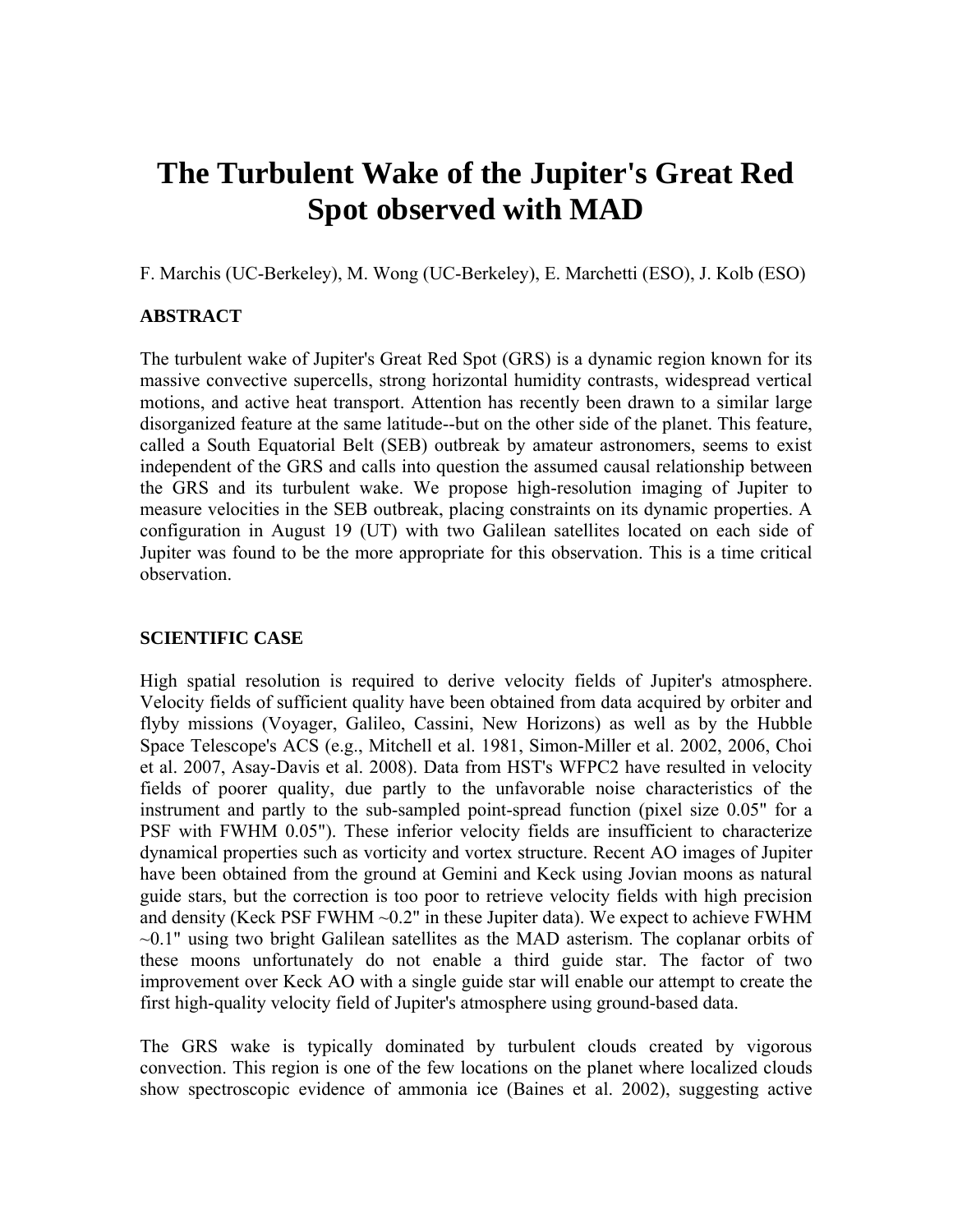cloud formation (Atreya et al. 2005). Clouds within the GRS wake were shown to be deeper than 4 bar, requiring them to be composed of water (Banfield et al. 1998). Combined, these observations demonstrate convective activity extending across the entire vertical range of Jupiter's cloud layers. Horizontal variation of ammonia gas abundance in this region further shows that vertical transport is active throughout the wake region, not only in the convective columns (Wong et al. 2007). Gierasch et al. (2000) calculated that convective storms such as those in the GRS wake may be able to transport most of Jupiter's internal heat flux up through the cloud layers. But since convective storms (as measured by lightning frequency) are not isotropic on Jupiter, the sustained convective activity in the GRS wake suggests that the role of this area in Jovian heat transport is significant. The turbulence has been generally assumed to result from interaction between the GRS and the zonal jets in which it is embedded, but no thorough investigation of its cause has yet been attempted.

In early 2007, the GRS wake became quiescent (Fig 1), just before the New Horizons encounter (Baines et al. 2007). Amateur astronomer Chris Go has compiled an image sequence showing that the turbulent wake was regenerated in 2007. In May 2007, a very large convective plume developed about 80 degrees to the west of the GRS, similar to the large northern plume described by Sanchez-Lavega et al. (2008). Chris Go's images show turbulence spreading eastward (the SEB outbreak), until it reached the GRS in late June 2007. At that time, the turbulent wake was restored. Go's images show that another SEB outbreak is currently occurring--on the other side of the planet from the GRS! We propose to image this feature using MAD, with the goal of understanding its dynamics, its vertical heat transport, and the potential role of SEB outbreaks as the underlying cause for turbulence in the GRS wake.

To retrieve optimum velocity fields from the data, we seek to maximize spatial resolution (using MAD), signal-to-noise ratio (easy to achieve for this bright object), and time separation between image frames. Enrico Marchetti (ESO) has identified a  $\sim$ 2-hour interval during which Io and Europa are well positioned to serve as guide stars on Aug 16 at the beginning of the night from 23:24 UT to 01:37 UT (see Figures 2 for finding chart). It is essential to obtain Jupiter images at the beginning and the end of this window to maximize the time separation between these frames, improving the accuracy of the velocity retrieval. A set of images taken near the midpoint of the window will allow corrective improvements to the retrieved velocity fields. The velocity fields will then be used to derive dynamical quantities such as convergence and divergence, which measure vertical transport. Vorticity, a valuable diagnostic of features such as waves, zonal flows, and vortices, can be derived by differentiating velocity fields of sufficiently high density and accuracy, such as those obtained by spacecraft and HST/ACS. A vorticity field derived from MAD data would be a first for ground-based Jovian astronomy. Acquiring images in all available filters will also permit radiative transfer modeling of atmospheric vertical structure. Although radiative transfer models have been successfully applied to lower spatial resolution data, the proposed dataset will allow characterization of variation of vertical structure on small spatial scales, particularly important for turbulent features such as the SEB outbreak.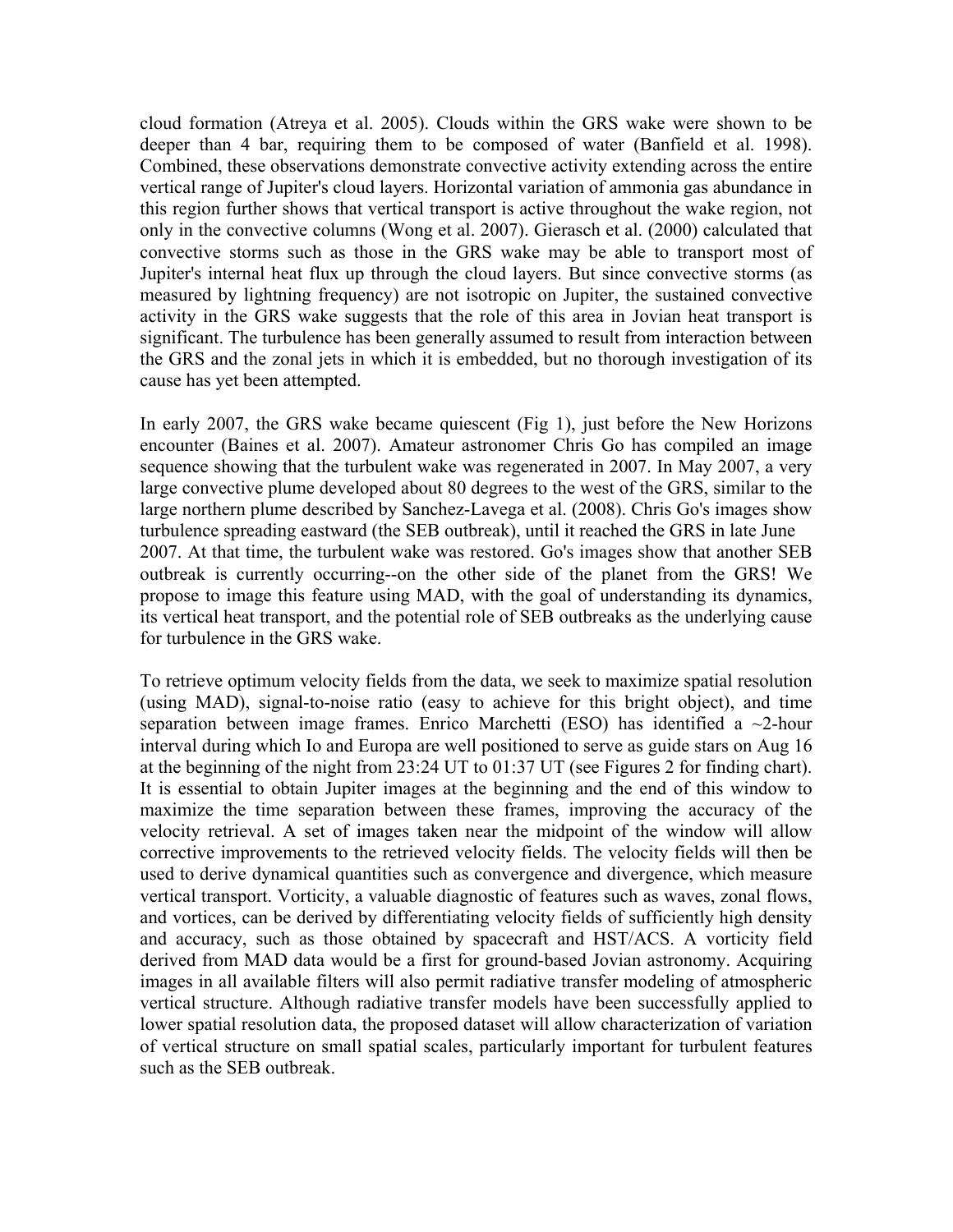### **OBSERVATION SEQUENCE 2008-Aug-16 23:24-01:37 UT**

Using two galilean satellites we will image in JHK and BrG filters the atmosphere of Jupiter in narrow band, then broad band, and again narrow band filters to extract the velocity field of the wake GRS.

START 23:24 (Io emerges from Jupiter's shadow) acquire Jupiter acquire 5 frames at good S/N in every available filter starting with BrG filters (both of them) then broad band filters (K band in priority) IF NOT SATURATING at min DIT=0.79s

record two photometric stars

back on Jupiter (re-acquisition) acquire 5 frames at good S/N in every available filter broad band filters (K band in priority) IF NOT SATURATING at minimum DIT=0.79s then Brg Filters (both of them) END 01:37 (Europa initiates transit on Jupiter)

## **Total time**

 $DIT = 2s$  $NDIT = 3$  $NINT = 1$  $NPOs = 5 (IRCALIST=+2 -2 +2 -2 0, IRCDLIST=2 +2 +2 +2 0)$  $NOff=0$ Overhead per filter change: 30s Overhead per photometric star (acquisition and exposure on all filters): 900s

## **If broadband filters DO NOT saturate: 1.5h If broadband filters saturate: 1.3h**

Contact information: Franck Marchis, fmarchis@seti.org, +1 510 599 0604

## **REFERENCES**

Asay-Davis X, Marcus PS, Wong MH, and de Pater I. Jupiter's evolving Great Red Spot: Velocity measurements with a new automated cloud tracking method. Icarus, under revision, 2008.

Atreya, S.K., A.S. Wong, K.H. Baines, M.H. Wong, and T.C. Owen (2005) Jupiter's ammonia clouds--localized or ubiquitous? Planetary and Space Science 53, 498-507.

Baines KH, Carlson RW, Kamp LW (2002) Fresh ammonia ice clouds in Jupiter. I. Spectroscopic identifi cation, spatial distribution, and dynamical implications. Icarus 159:74-94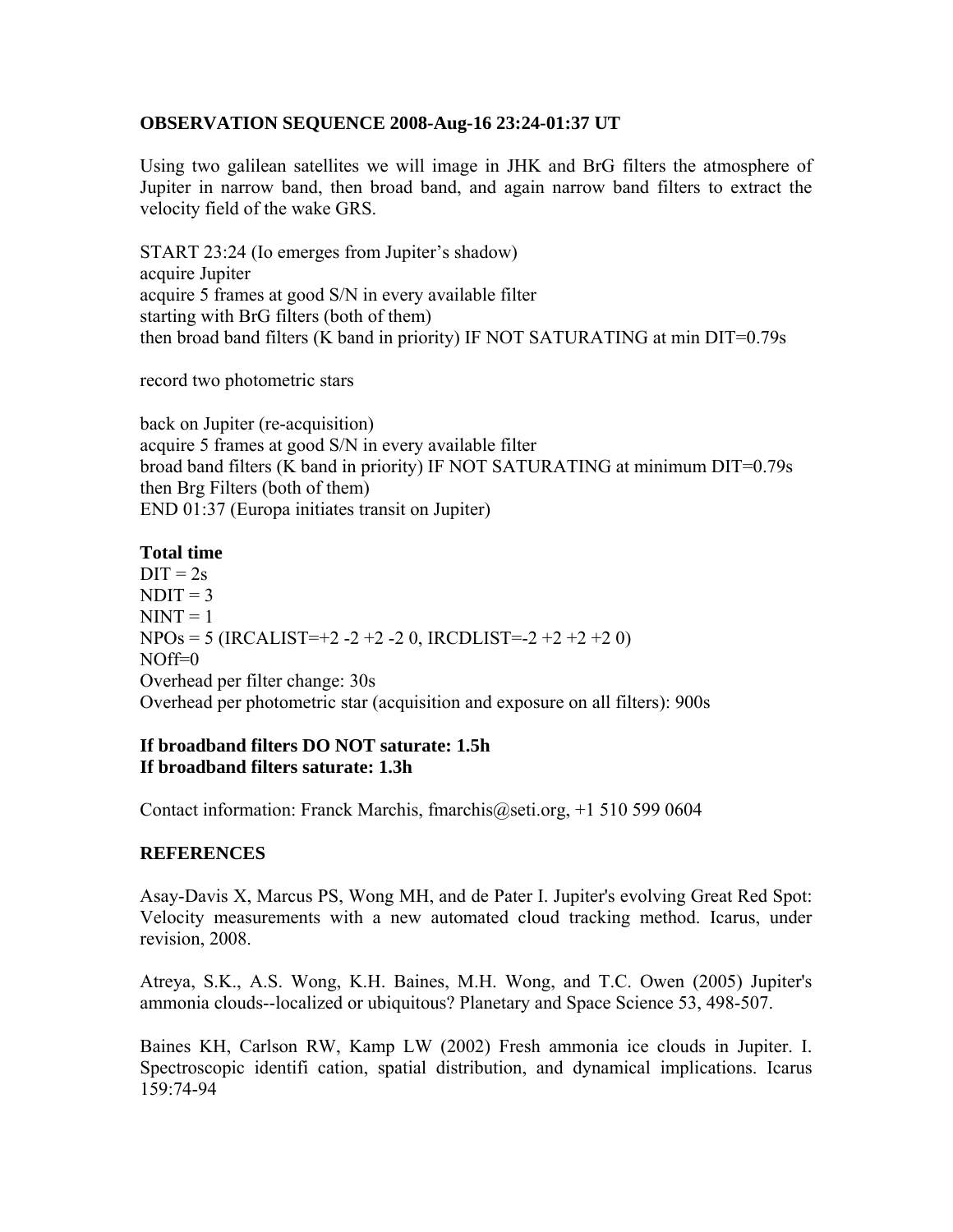Baines, K. H., Simon-Miller, A. A., Orton, G. S., Weaver, H. A., Lunsford, A., Momary, T. W., Spencer, J., Cheng, A. F., Reuter, D. C., Jennings, D. E., Gladstone, G. R., Moore, J., Stern, S. A., Young, L. A., Throop, H., Yanamandra-Fisher, P., Fisher, B. M., Hora, J., and Ressler, M. E., "Polar Lightning and Decadal-Scale Cloud Variability on Jupiter. " Science 318, 226--(2007).

Banfield D, Gierasch PJ, Bell M, Ustinov E, Ingersoll AP, Vasavada AR, West RA, Belton MJS (1998) Jupiter√ïs cloud structure from Galileo imaging data. Icarus 135:230- 250

David S. Choi, Don Banfield, Peter Gierasch, and Adam P. Showman. Velocity and vorticity measurements of Jupiter's great red spot using automated cloud feature tracking. Icarus, 188:35-46, 2007

Gierasch PJ, Ingersoll AP, Banfi eld D, Ewald SP, Helfenstein P, Simon-Miller A, Vasavada A, Breneman HH, Senske DA, A4 Galileo Imaging Team (2000) Observation of moist convection in Jupiter's atmosphere. Nature 403:628-630

J. L. Mitchell, R. F. Beebe, A. P. Ingersoll, and G. W. Garneau. Flow fields within Jupiter's Great Red Spot and White Oval BC. J. Geophys. Res., 86 (A10):8751-57, 1981.

Sanchez-Lavega, A., G.S. Orton, R. Hueso,E. Garcia-Melendo, S. Perez-Hoyos, A. Simon-Miller, J.F. Rojas, J.M. G $\sqrt{\geq}$ mez, P. Yanamandra-Fisher, L. Fletcher, J. Joels, J. Kemerer, J. Hora, E. Karkoschka, I. de Pater, M.H. Wong, P.S. Marcus, N. Pinilla-Alonso, and the IOPW team (2008) Depth of a strong jovian jet from a planetaryscale disturbance driven by storms. Nature 451, 437-440.

Amy A. Simon-Miller, Peter J. Gierasch, Reta F. Beebe, Barney Conrath, Michael Flasar, Richard K. Achterberg, and the Cassini CIRS Team. New observational results concerning jupiter's great red spot. Icarus, 158:249266, 2002.

Amy A. Simon-Miller, Nancy J. Chanover, Glenn S. Orton, Michael Sussman, Irene G. Tsavaris, and Erich Karkoschka. Jupiter's white oval turns red. Icarus, 185:558-562, 2006.

Wong, M.H., de Pater, I., Baines, K.H., Lockwood, S., and Lii, P., (2007) The Drying Effect of Jovian Thunderstorms. 39th Annual Meeting of the Division for Planetary Sciences of the American Astronomical Society, Orlando FL.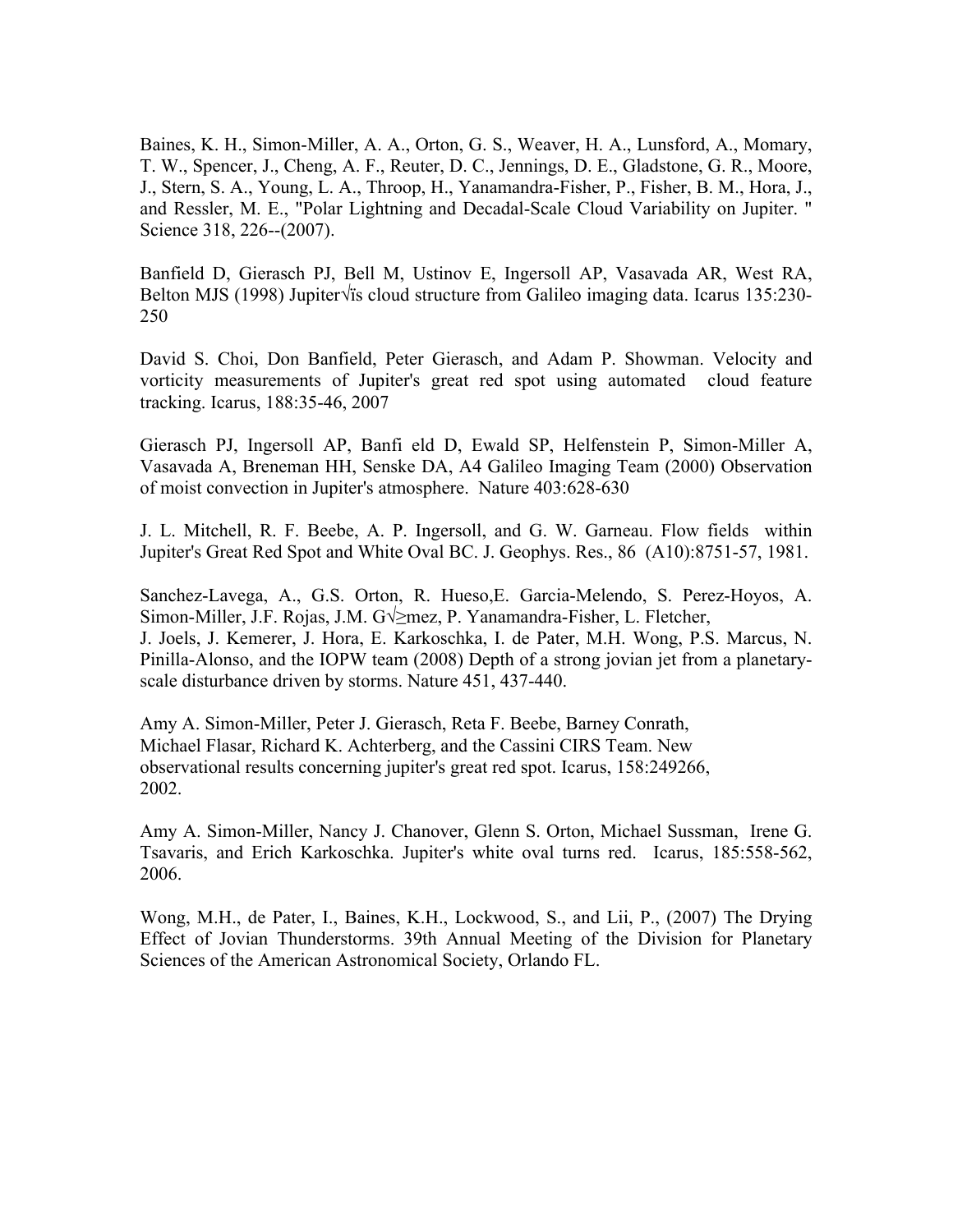

**Figure 1**: Image sequence showing development of turbulence west of the Great Red Spot following a South Equatorial Belt outbreak. April 10: GRS wake is calm. May 17: strong convective plume develops. June 1: turbulence is seen spreading eastward from the plume towards the GRS. July 2: GRS wake is again turbulent. All images courtesy of Christopher Go, Cebu, Philippines.



Figure 2A: Finding chart on Aug 16 at 23:24 UT (beginning of the night)